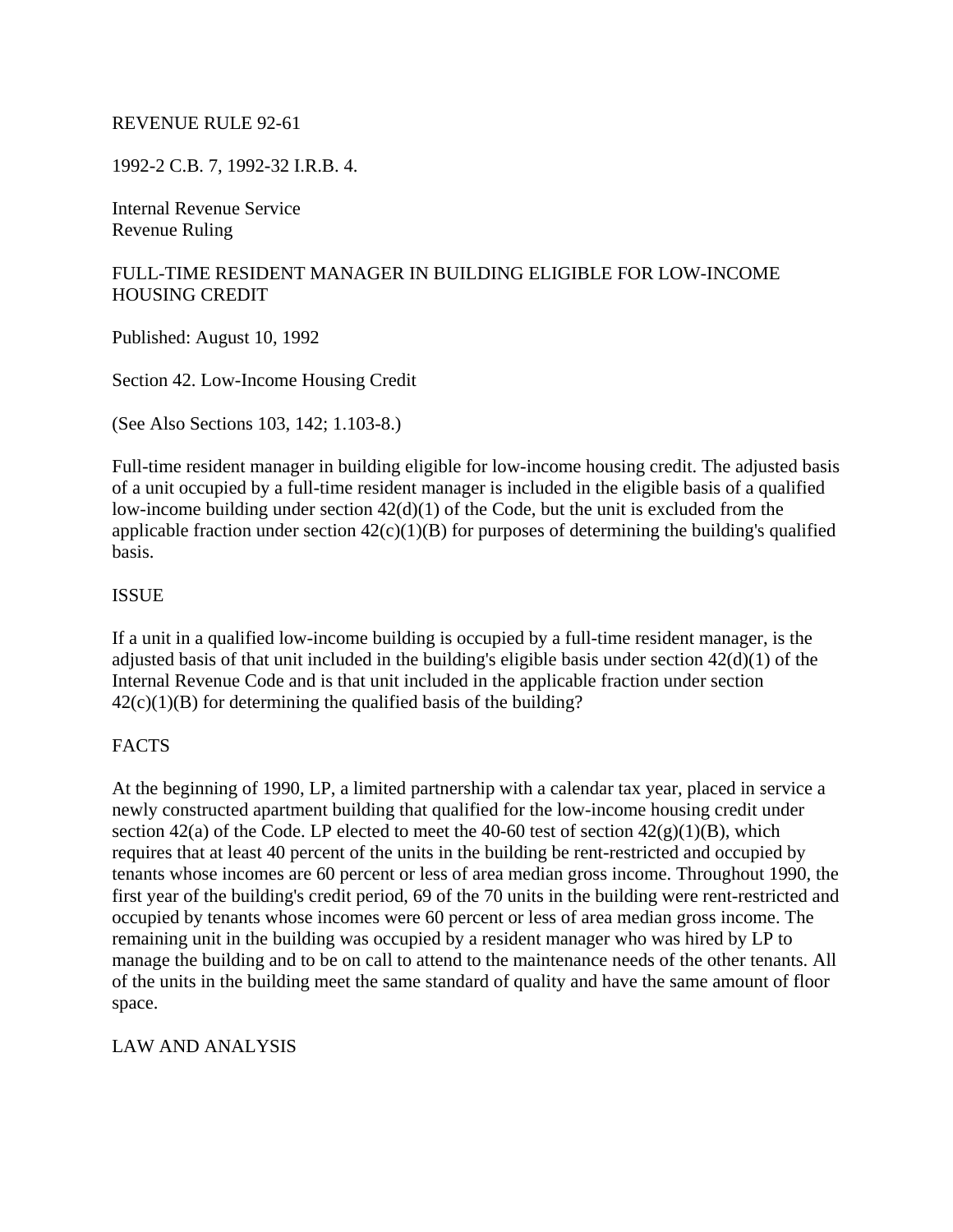Section 42(a) of the Code provides that the amount of the low-income housing credit determined for any tax year in the credit period is an amount equal to the applicable percentage of the qualified basis of each low-income building.

Section  $42(c)(1)(A)$  of the Code defines the qualified basis of any qualified low-income building for any tax year as an amount equal to the applicable fraction, determined as of the close of the tax year, of the eligible basis of the building, determined under section  $42(d)(5)$ .

Sections  $42(c)(1)(B)$  of the Code defines the applicable fraction as the smaller of the unit fraction or the floor space fraction. Section  $42(c)(1)(B)$  defines the unit fraction as the fraction the numerator of which is the number of low-income units in the building and the denominator of which is the number of residential rental units, whether or not occupied, in the building. Section  $42(c)(1)(D)$  defines the floor space fraction as the fraction the numerator of which is the total floor space of the low-income units in the building and the denominator of which is the total floor space of the residential rental units, whether or not occupied, in the building. In general, under section  $42(i)(3)(B)$ , a low-income unit is any unit that is rent-restricted and occupied by individuals meeting the income limitation applicable to the building.

Section  $42(d)(1)$  of the Code provides that the eligible basis of a new building is its adjusted basis as of the close of the first tax year of the credit period. Section 42(d)(4)(A) provides that, except as provided in section  $42(d)(4)(B)$ , the adjusted basis of any building is determined without regard to the adjusted basis of any property that is not residential rental property. Section 42(d)(4)(B) provides that the adjusted basis of any building includes the adjusted basis of property of a character subject to the allowance for depreciation used in common areas or provided as comparable amenities to all residential rental units in the building.

The legislative history of section 42 of the Code states that residential rental property, for purposes of the low-income housing credit, has the same meaning as residential rental property within section 103. The legislative history of section 42 further states that residential rental property thus includes residential rental units, facilities for use by the tenants, and other facilities reasonably required by the project. 2 H.R.Conf.Rep. No. 841, 99th Cong., 2d Sess. II-89 (1986), 1986-3 (Vol. 4) C.B. 89. Under section 1.103- 8(b)(4) of the Income Tax Regulations, facilities that are functionally related and subordinate to residential rental units are considered residential rental property. Section 1.103-8(b)(4)(iii) provides that facilities that are functionally related and subordinate to residential rental units include facilities for use by the tenants, such as swimming pools and similar recreational facilities, parking areas, and other facilities reasonably required for the project. The examples given by section  $1.103-8(b)(4)(iii)$  of facilities reasonably required for a project specifically include units for resident managers or maintenance personnel.

Accordingly, the unit occupied by LP's resident manager is residential rental property for purposes of section 42 of the Code. The adjusted basis of the unit is includible in the building's eligible basis under section  $42(d)(1)$ . The inclusion of the adjusted basis of the resident manager's unit in eligible basis will not be affected by a later conversion of that apartment to a residential rental unit.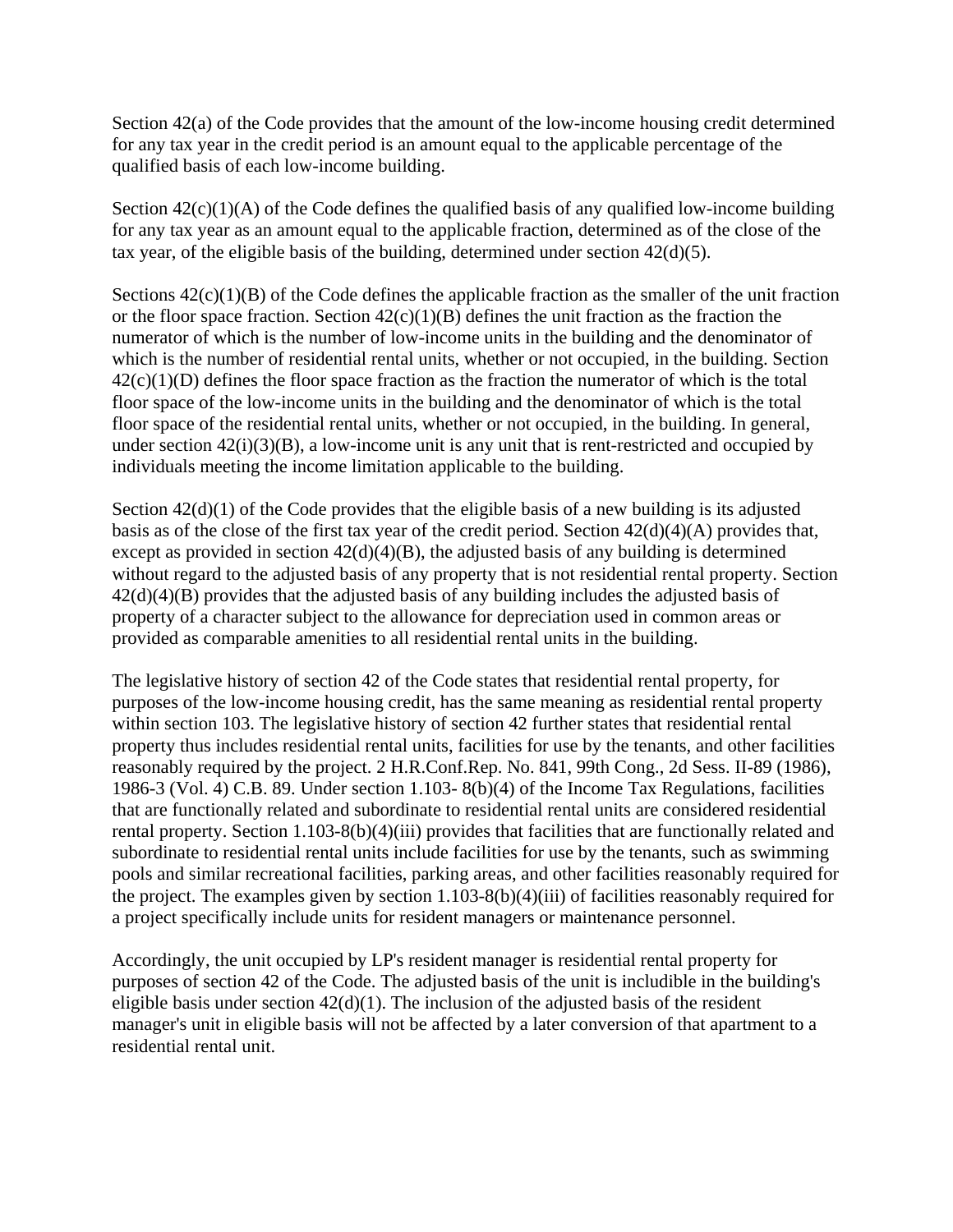The term "residential rental unit" has a narrower meaning under section 42 of the Code than residential rental property. As noted above, under the legislative history of section 42, residential rental property includes facilities for use by the tenants and other facilities reasonably required by the project, as well as residential rental units. Under section 1.103-8(b)(4) of the regulations, units for resident managers or maintenance personnel are not classified as residential rental units, but rather as facilities reasonably required by a project that are functionally related and subordinate to residential rental units.

LP's resident manager's unit is properly considered a facility reasonably required by the project, not a residential rental unit for purposes of section 42 of the Code. Consequently, the unit is not included in either the numerator or denominator of the applicable fraction under section  $42(c)(1)(B)$  for purposes of determining the qualifed basis of the building for the first year of the credit period.

Therefore, as of the end of the first year of the credit period, the adjusted basis of the unit occupied by LP's resident manager is included in the building's eligible basis under section  $42(d)(1)$  of the Code, but the unit is excluded from the applicable fraction under section  $42(c)(1)(B)$ . Because all of the residential rental units in LP's building are low-income units, the applicable fraction for the building is "one" (69/69, using the unit fraction).

If in a later year of the credit period, the resident manager's unit is converted to a residential rental unit, the unit will be included in the denominator of the applicable fraction for that year. If the unit also becomes a low-income unit in that year, the unit will be included in the numerator of the applicable fraction for that year. In this case, the applicable fraction will also be "one" (70/70, using the unit fraction).

# HOLDING

The adjusted basis of a unit occupied by a full-time resident manager is included in the eligible basis of a qualified low-income building under section  $42(d)(1)$  of the Code, but the unit is excluded from the applicable fraction under section  $42(c)(1)(B)$  for purposes of determining the building's qualified basis.

# EFFECTIVE DATE

The Internal Revenue Service will not apply this revenue ruling to any building placed in service prior to September 9, 1992, or to any building receiving an allocation of credit prior to September 9, 1992, unless the owner files or has filed a return that is consistent with this ruling. Similarly, the Service will not apply this revenue ruling to any building described in section 42(h)(4)(B) of the Code with respect to which bonds were issued prior to September 9, 1992, unless the owner files or has filed a return that is consistent with this ruling.

#### DRAFTING INFORMATION